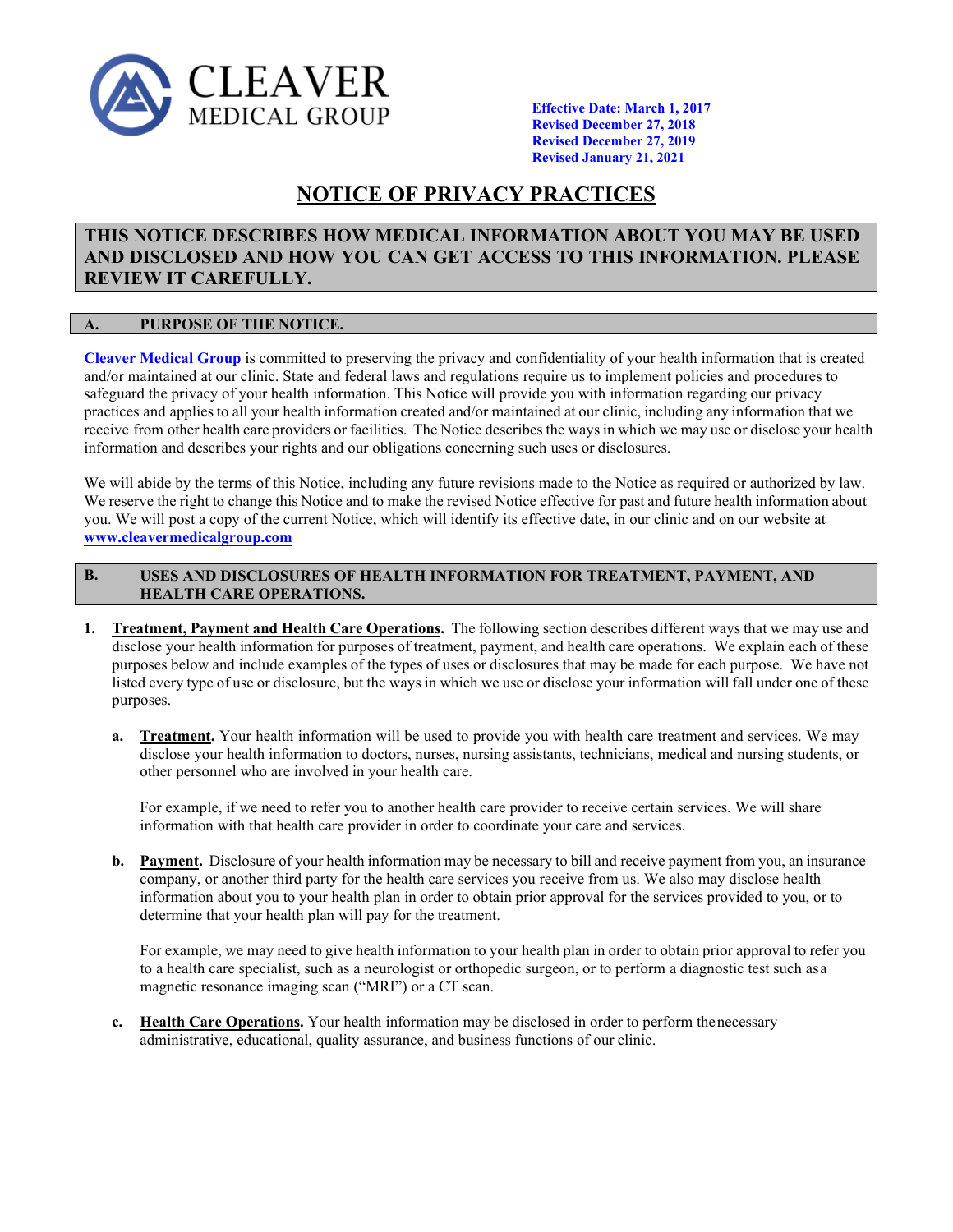For example, your health information may be used to evaluate the performance of our staff in caring for you. We also may use your health information to evaluate whether certain treatment or services offered by our clinic are effective. In addition, we may use a sign-in sheet at the registration desk where you will be asked to sign your name and indicate your physician. We may also call you by name in the waiting room when your physician is ready to seeyou.

#### **C. USES AND DISCLOSURES OF HEALTH INFORMATION IN SPECIAL SITUATIONS.**

We may use or disclose your health information in certain special situations as described below. For these situations, you have the right to limit these uses and disclosures as provided for in Section F of this Notice.

- **1. Appointment Reminders.** Your health information may be used for purpose of contacting you to remind you of a health care appointment.
- **2. Treatment Alternatives & Health-Related Products and Services.** Disclosure of your health information may be necessary in the process of informing you of treatment alternatives or health-related products or services that may beof interest to you.

For example, if you are diagnosed with a diabetic condition, we may contact you to inform you of a diabetic instruction class that we offer at our clinic.

**3. Family Members and Friends.** Your health information may be disclosed to individuals, such as family members and friends, who are involved in your care or who help pay for your care. We may make such disclosures when: (a) we have your verbal agreement to do so; (b) we make such disclosures and you do not object; or (c) we can infer from the circumstances that you would not object to such disclosures.

For example, if your spouse comes into the exam room with you, we will assume that you agree to our disclosure of your information while your spouse is present in the room.

We also may disclose your health information to family members or friends in instances when you are unable to agree or object to such disclosures, provided that we feel it is in your best interests to make such disclosures and the disclosures relate to that family member or friend's involvement in your care.

For example, if you present to our clinic with an emergency medical condition, we may share information with the family member or friend that comes with you to our clinic.

- **4. Marketing** Cleaver Medical Group will not use or disclose your health information for marketing purposes withoutan authorization.
- **5. Sale of PHI** The sale of health information without the express written authorization of the individual is prohibited.
- **6. Fundraising** Your provider may contact you to raise funds. You may opt out of receiving fundraising communications.

#### **D. OTHER PERMITTED OR REQUIRED USES AND DISCLOSURES OF HEALTH INFORMATION.**

There are certain instances in which we may be required or permitted by law to use or disclose your health information without your permission. These instances are as follows:

**1. As required by law.** We may disclose your health information when required by federal, state, or local law to do so. For example, we are required by the Department of Health and Human Services (DHHS) to disclose your health information in order to allow DHHS to evaluate whether we are in compliance with the federal privacy regulations.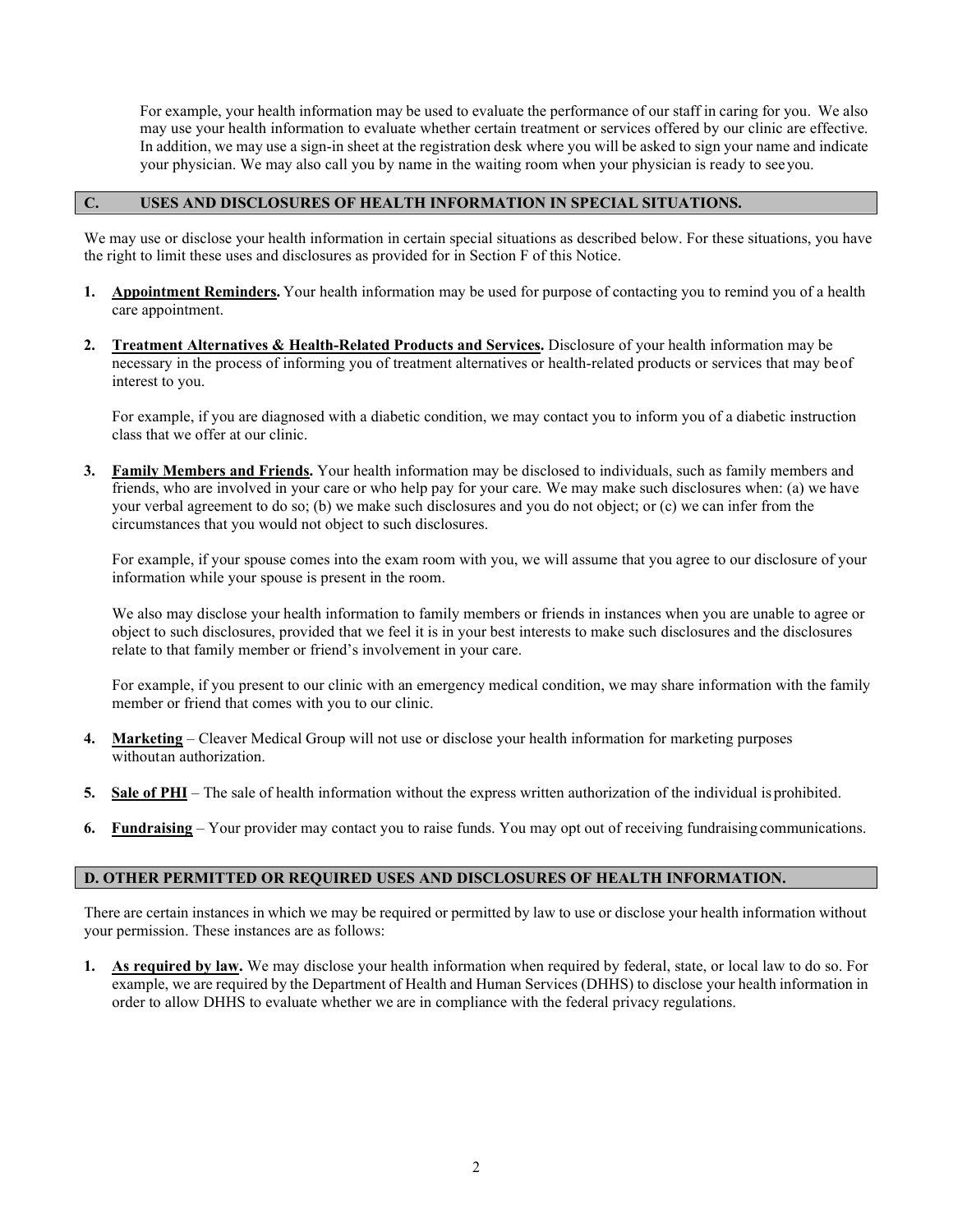- **2. Public Health Activities.** Your health information may be disclosed to public health authorities that are authorized by law to receive and collect health information for the purpose of preventing or controlling disease, injury, or disability; to report births, deaths, suspected abuse or neglect, reactions to medications; or to facilitate product recalls.
- **3. Health Oversight Activities.** Your health information may be disclosed to a health oversight agency that is authorized by law to conduct health oversight activities, including audits, investigations, inspections, or licensure and certification surveys. These activities are necessary for the government to monitor the persons or organizations that provide health care to individuals and to ensure compliance with applicable state and federal laws and regulations.
- **4. Judicial or administrative proceedings.** We may disclose your health information to courts or administrative agencies charged with the authority to hear and resolve lawsuits or disputes. Disclosure of your health information pursuant to a court order, a subpoena, a discovery request, or other lawful process issued by a judge or other person involved in the dispute may be necessary, but only if efforts have been made to (i) notify you of the request for disclosure or (ii) obtain an order protecting your health information.
- **5. Worker's Compensation.** When your health condition arises out of a work-related illness or injury, we may disclose your health information to worker's compensation programs.
- **6. Law Enforcement Official.** Your health information may be disclosed in response to a request received from a law enforcement official to report criminal activity or to respond to a subpoena, court order, warrant, summons, orsimilar process.
- **7. Research.** Under certain limited circumstances, we may use or disclose your health information for research purposes.
- **8. To Avert a Serious Threat to Health or Safety.** When necessary to prevent a serious threat to the health or safety of you or other individuals, we may use or disclose your health information.
- **9. Military and Veterans.** If you are a member of the armed forces, we may use or disclose your health information as required by military command authorities.
- **10. National Security and Intelligence Activities.** For purposes of intelligence, counterintelligence, and other national security activities, as authorized by law, we may use or disclose your health information to authorized federalofficials
- **11. Inmates.** If you are an inmate of a correctional institution or under the custody of a law enforcement official, we may use or disclose your health information to the correctional institution or to the law enforcement official as may be necessary (i) for the institution to provide you with health care; (ii) to protect the health or safety of you or another person; or (iii) for the safety and security of the correctional institution.
- 12. **Coroners, Medical Examiners, and Funeral Directors.** We may disclose your health information to coroners, medical examiners, and funeral directors for the purpose of identifying a decedent, determining a cause of death, or otherwise necessary to enable these parties to carry out their duties consistent with applicable law.

### **E. USES AND DISCLOSURES PURSUANT TO YOUR WRITTEN AUTHORIZATION.**

Except for the purposes identified in Sections B through D, we will not use or disclose your health information for any other purposes unless we have your specific written authorization. You have the right to revoke a written authorization at any time as long as you do so in writing. If you revoke your authorization, we will no longer use or disclose your health information for the purposes identified in that authorization, except to the extent that we may have already taken some action due to your previously signed authorization.

**Uses and Disclosures Subject to State and Other Laws**. In addition to the federal privacy regulations that require this notice (called the HIPAA regulations); there are Georgia and other federal health information privacy laws. These laws on occasion may require your specific written permission prior to disclosures of certain particularly sensitive information (such as mental health, drug/alcohol abuse, or HIV/AIDS information) in circumstances that the HIPAA regulations would permit disclosure without your permission. Cleaver Medical Group is required to comply not only with the HIPAA regulations but also with any other applicable laws that impose more strict nondisclosure requirements.